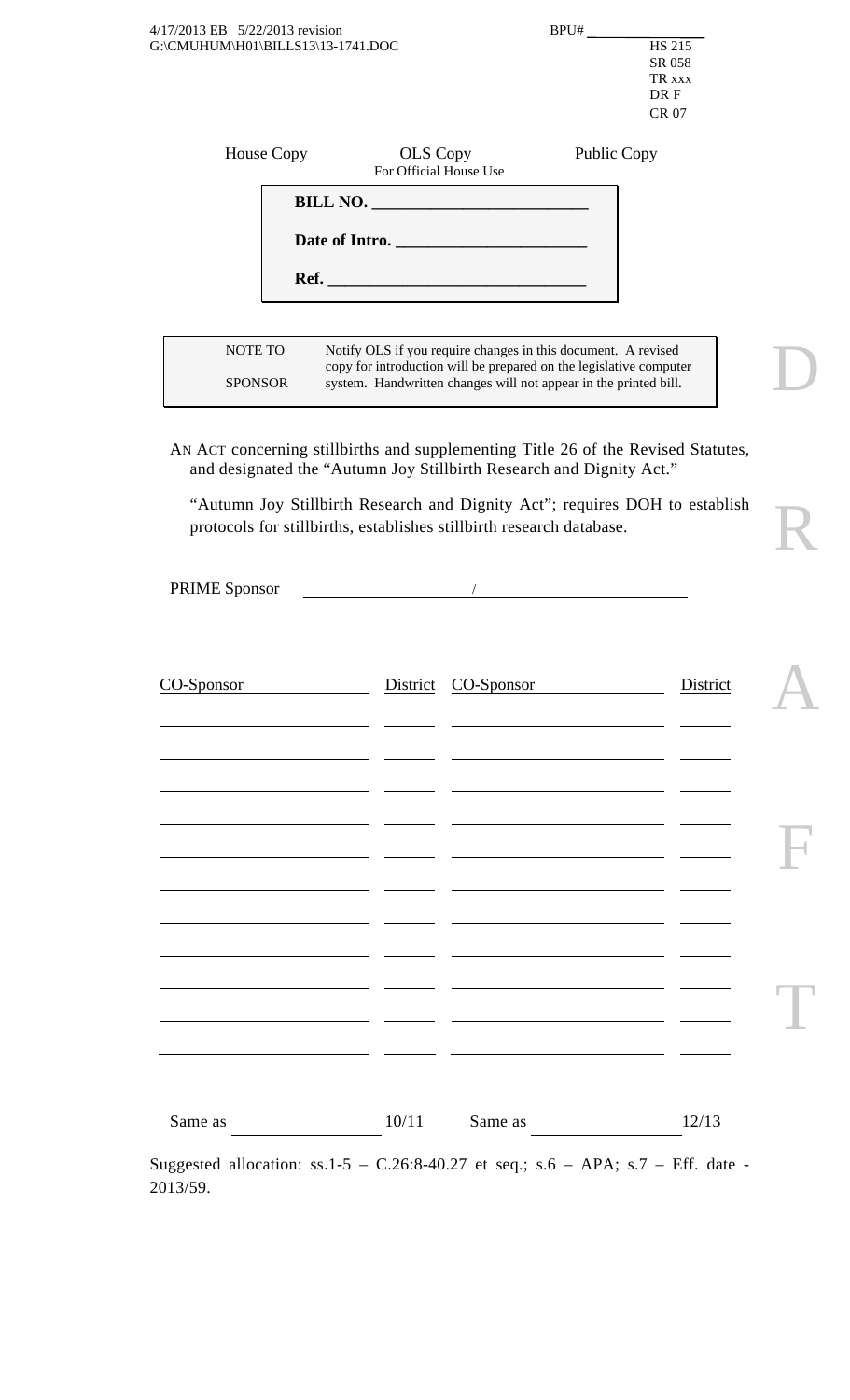**AN ACT** concerning stillbirths and supplementing Title 26 of the Revised Statutes, and designated the "Autumn Joy Stillbirth Research and Dignity Act."

**BE IT ENACTED** by the Senate and General Assembly of the State of New Jersey:

1. The Legislature finds and declares that:

 a. Stillbirths are unintended fetal deaths and are traditionally identified as those which occur after 20 weeks of pregnancy or involve the unintended death of fetuses weighing 350 or more grams;

D

R

A

F

T

 b. Approximately one in every 160 pregnancies in the United States ends in stillbirth each year, a rate which is high compared with other developed countries;

 c. Families experiencing a stillbirth suffer severe anguish, and many health care facilities in the State do not adequately ensure that grieving families are treated with sensitivity and informed about what to expect when a stillbirth occurs, nor are families who have experienced a stillbirth always advised of the importance of an autopsy and thorough evaluation of the fetus;

 d. While studies have identified many factors that may cause stillbirths, researchers still do not know the causes of a majority of stillbirths, in part due to a lack of uniform protocols for evaluating and classifying stillbirths, and to decreasing autopsy rates;

 e. The State currently collects some data related to fetal deaths, but full autopsy and laboratory data related to stillbirths could be more consistently collected and more effectively used to better understand risk factors and causes of stillbirths, and thus more effectively inform strategies for their prevention; and

 f. It is in the public interest to establish mandatory protocols for health care facilities in the State, so that each child who is stillborn and each family experiencing a stillbirth in the State is treated with dignity, each family experiencing a stillbirth receives appropriate follow-up care provided in a sensitive manner, and comprehensive data related to stillbirths are consistently collected by the State and made available to researchers seeking to prevent and reduce the incidence of stillbirths.

 2. a. The Commissioner of Health, in consultation with the State Board of Medical Examiners, the New Jersey Board of Nursing, the State Board of Psychological Examiners, and State Board of Social Work Examiners, shall develop and prescribe by regulation comprehensive policies and procedures to be followed by health care facilities that provide birthing and newborn care services in the State when a stillbirth occurs.

 b. The Commissioner of Health shall require as a condition of licensure that each health care facility in the State that provides

**EXPLANATION – Matter enclosed in bold-faced brackets [thus] in the above bill is not enacted and is intended to be omitted in the law.** 

**Matter underlined thus is new matter.**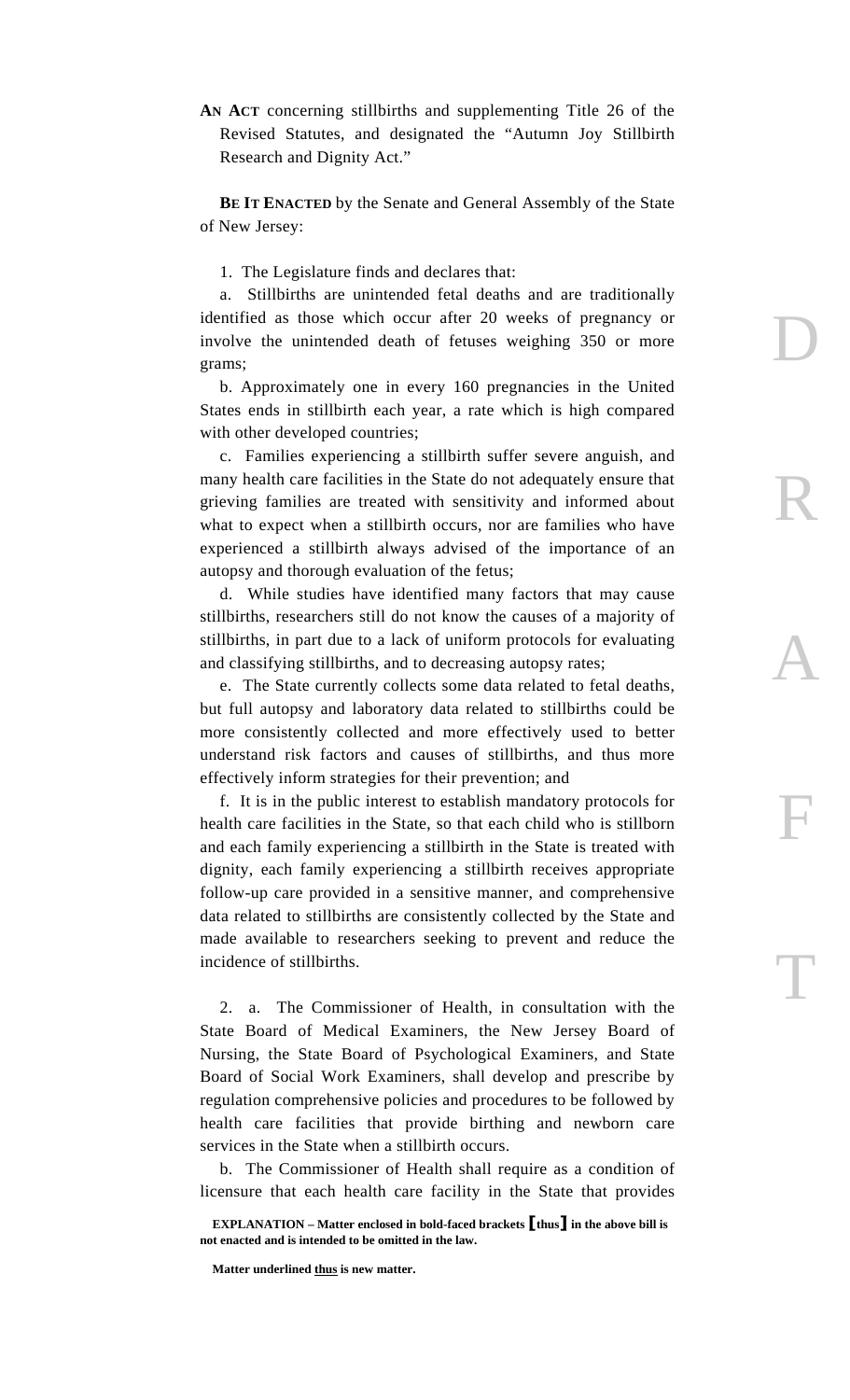birthing and newborn care services adhere to the policies and procedures prescribed in this section. The policies and procedures shall include, at a minimum:

 (1) protocols for assigning primary responsibility to one physician, who shall communicate the condition of the fetus to the mother and family, and inform and coordinate staff to assist with labor, delivery, and postmortem procedures;

 (2) guidelines to assess a family's level of awareness and knowledge regarding the stillbirth;

 (3) the establishment of a bereavement checklist, and an informational pamphlet to be given to a family experiencing a stillbirth that includes information about funeral and cremation options;

D

R

A

F

T

 (4) provision of one-on-one nursing care for the duration of the mother's stay at the facility;

 (5) training of physicians, nurses, psychologists, and social workers to ensure that information is provided to the mother and family experiencing a stillbirth in a sensitive manner, including information about what to expect, the availability of grief counseling, the opportunity to develop a plan of care that meets the family's social, religious, and cultural needs, and the importance of an autopsy and thorough evaluation of the fetus;

 (6) best practices to provide psychological and emotional support to the mother and family following a stillbirth, including referring to the fetus by name, and offering the family the opportunity to cut the umbilical cord, hold the baby with privacy and without time restrictions, and prepare a memory box with keepsakes, such as a handprint, footprint, blanket, bracelet, lock of hair, and photographs;

 (7) protocols to ensure that the physician assigned primary responsibility for communicating with the family discusses the importance of an autopsy for the family, including the significance of autopsy findings on future pregnancies and the significance that data from the autopsy may have for other families;

 (8) protocols to ensure coordinated visits to the family by a hospital staff trained to address the psychosocial needs of a family experiencing a stillbirth, provide guidance in the bereavement process, assist with completing any forms required in connection with the stillbirth and autopsy, and offer the family the opportunity to meet with the hospital chaplain or other individual from the family's religious community; and

 (9) guidelines for educating health care professionals and hospital staff on caring for families after stillbirth.

 3. The Department of Health shall establish a fetal death evaluation protocol, which a hospital licensed pursuant to P.L.1971, c.136 (C.26:2H-1 et seq.) shall follow in collecting data relevant to each stillbirth. The information required to be collected shall include, but not be limited to: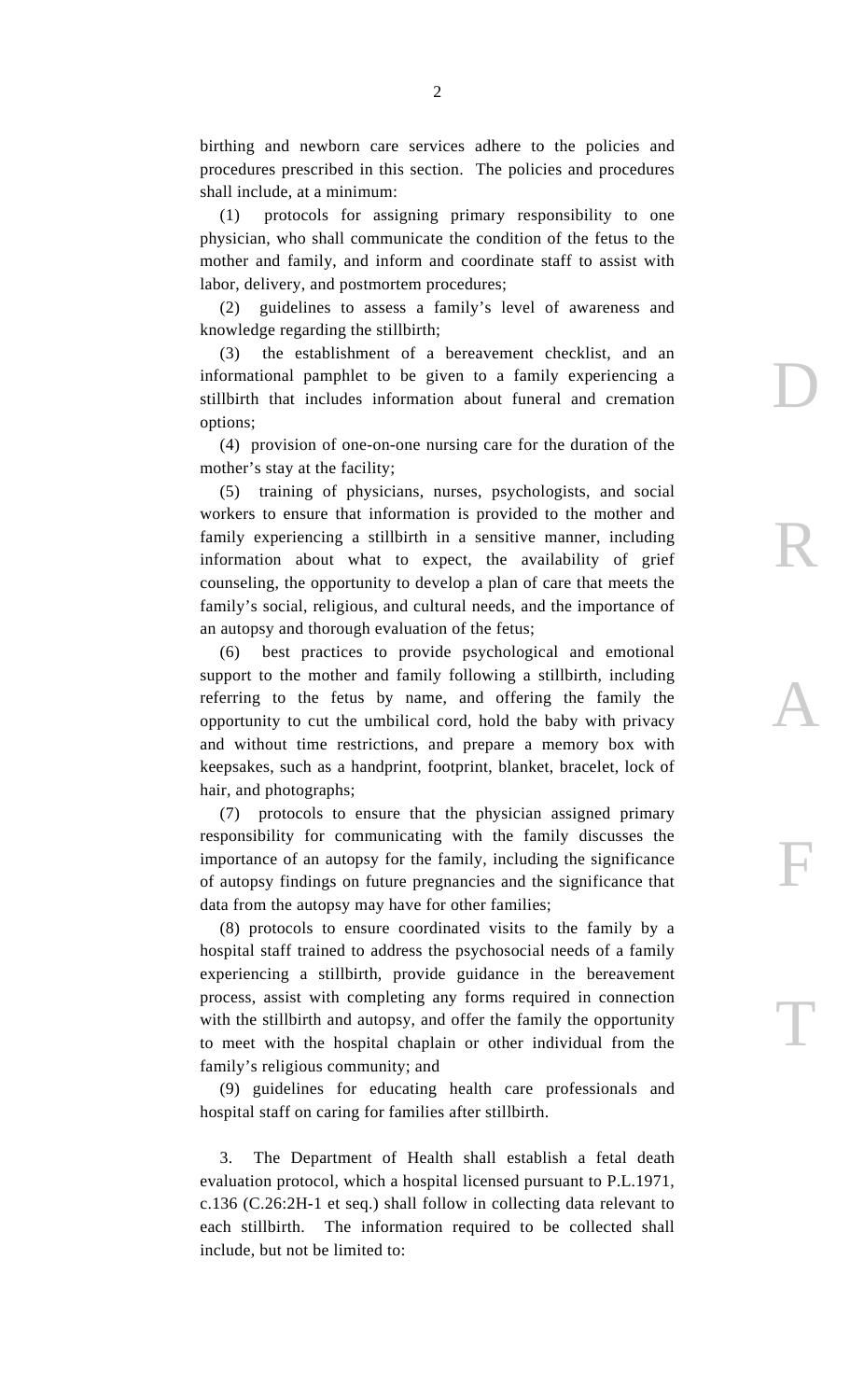a. the race, age of the mother, maternal and paternal family history, comorbidities, prenatal care history, ante partum findings, history of past obstetric complications, exposure to viral infections, smoking, drug and alcohol use, fetal growth restriction, placental abruption, chromosomal and genetic abnormalities obtained predelivery, infection in premature fetus, cord accident, including evidence of obstruction or circulatory compromise, history of thromboembolism, and whether the mother gave birth before; and

 b. documentation of the evaluation of a stillborn fetus, placenta, and cytologic specimen that conform to the standards established by the American College of Obstetricians and Gynecologists and meet any other requirements deemed by the Commissioner of Health as necessary, including, but not limited to the following components:

D

R

A

F

T

 (1) if the parents consent to a complete autopsy: the weight of the fetus and placenta, head circumference, length of fetus, foot length if stillbirth occurred before 23 weeks of gestation, and notation of any dysmorphic feature; photograph of the whole body, frontal and profile of face, extremities and palms, close-up of any specific abnormalities; examination of the placenta and umbilical cord; and gross and microscopic examination of membranes and umbilical cord; or

 (2) if the parents do not consent to a complete autopsy, an evaluation of a fetus as set forth in paragraph (1) of this subsection, and appropriate alternatives to a complete autopsy, including a placental examination, external examination,, selected biopsies, Xrays, MRI, and ultrasound.

 4. a. The Department of Health shall establish and maintain a database that contains a confidential record of all data obtained pursuant to section 3 of this act.

 b. The data shall be made available to the public through the department website, except that no data shall identify any person to whom the data relate.

 5 a. The Department of Health shall evaluate the data obtained pursuant to section 3 of this act for purposes of identifying the causes of, and ways to prevent, stillbirths, and may contract with a third party, including, but not limited to, a public institution of higher education in the State or a foundation, to undertake the evaluation.

 b. No later than five years after the effective date of this act, the Commissioner of Health shall report to the Governor, and to the Legislature pursuant to section 2 of P.L.1991, c.164 (C.52:14-19.1), on the findings of the evaluation required pursuant to this section, and shall include in the report any recommendations for legislative action that the commissioner deems appropriate.

 6. The Commissioner of Health, pursuant to the "Administrative Procedure Act," P.L.1968, c.410 (C.52:14B-1 et seq.), shall adopt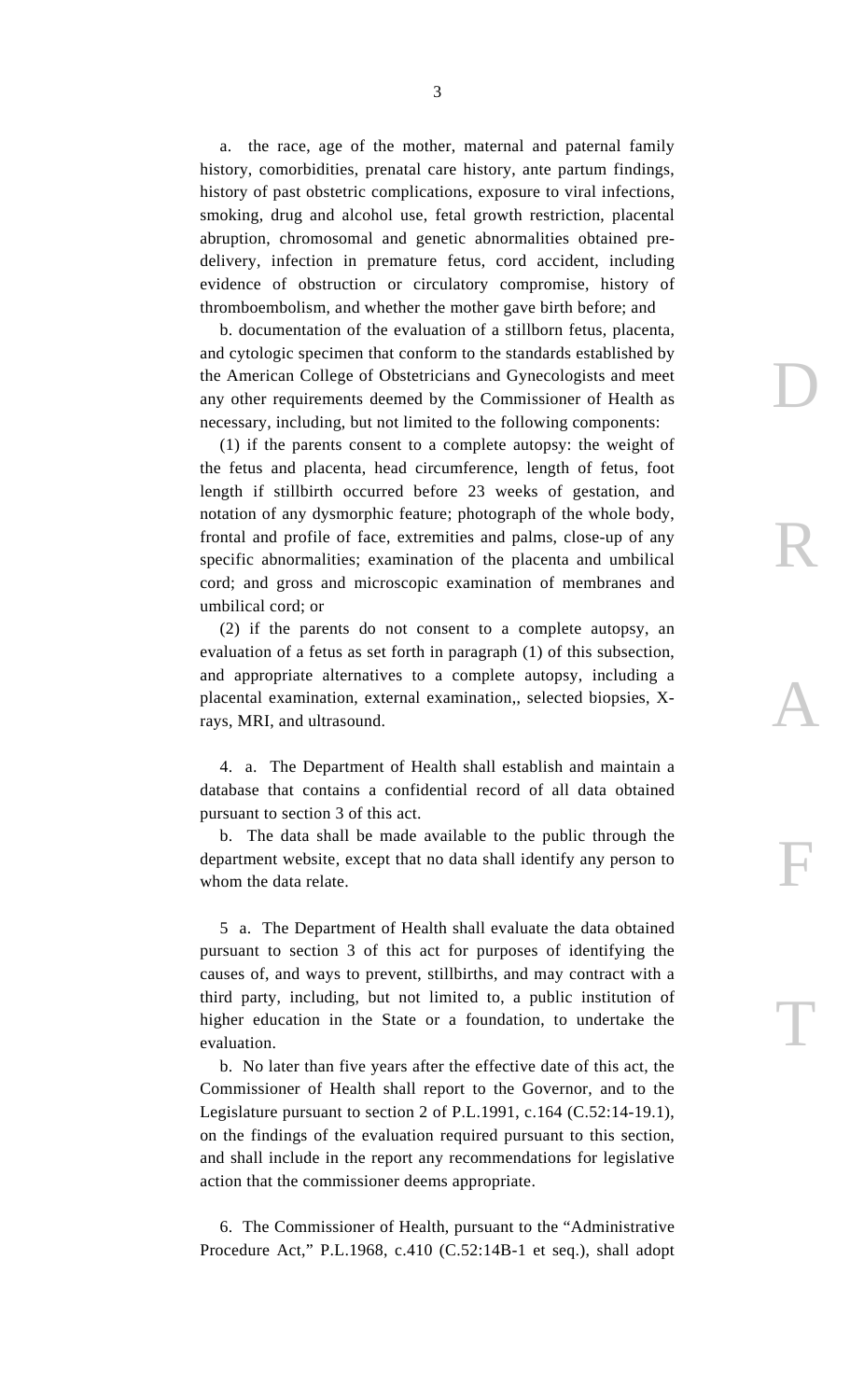such rules and regulations as the commissioner determines necessary to effectuate the purposes of this act.

 7. This act shall take effect one year after the date of enactment, but the Commissioner of Health may take such anticipatory administrative action in advance thereof as shall be necessary for the implementation of this act.

## STATEMENT

D

R

A

F

T

 This bill, which is designated the "Autumn Joy Stillbirth Research and Dignity Act" in honor of a baby who was stillborn in this State, requires the establishment of policies and procedures that will ensure the dignified and sensitive management of each stillbirth and of a family's grieving process following a stillbirth. The bill further requires that complete autopsy information related to stillbirths that occur in the State be collected and reported to the Department of Health (DOH), and requires the establishment of a database for research purposes in order to advance the goal of preventing and reducing the incidence of stillbirths.

 Specifically, the bill directs the Commissioner of Health, in consultation with the State Board of Medical Examiners, State Board of Nursing, State Board of Psychological Examiners, and State Board of Social Work Examiners, to develop policies to ensure that families experiencing a still birth receive psychological and emotional support. In addition, the bill requires that the significance of autopsies be discussed with the family and requires the establishment of fetal death evaluation protocol to incorporate best practices for a thorough evaluation of a stillborn fetus. The bill requires that DOH establish the fetal death evaluation protocol to ensure that comprehensive data are collected in a consistent manner and reported to DOH. This requirement is informed by practices required by the Iowa Department Public Health in its Fetal Death Evaluation Protocol.

 DOH is further required to establish a database to serve as a research resource. The data are to be made available generally for research, and without disclosing the personal identities of any individual to which the data relate. In addition, DOH is directed to evaluate the data, which it may do by contracting with a public institution of higher education in the State, a foundation, or other third party. The bill directs the Commissioner of DOH to report to the Governor and the Legislature within five years after the effective date of the bill on the findings of the evaluation and may include any recommendations for legislative action that the commissioner deems appropriate.

The bill would take effect one year after the date of enactment.